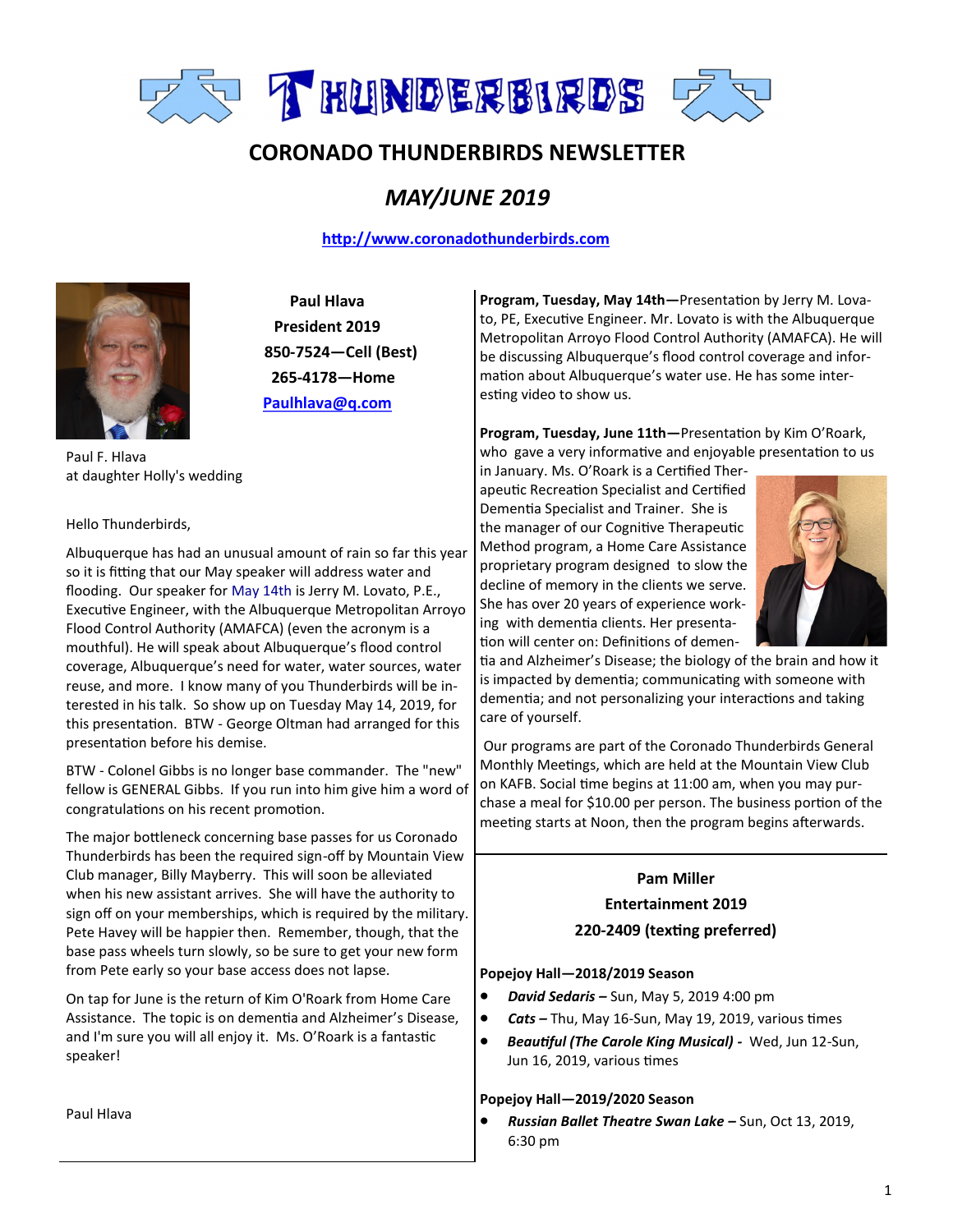- *Jesus Christ Superstar—50th Anniversary Tour –* Thu, Oct 17-Sun, Oct 20, 2019, various times
- *Bandstand —* Fri, Nov 01, 2019, 7:30 pm
- *The Four Italian Tenors perform "Viva Italia!" —* Sun, Nov 10, 2019, 3:00 pm
- *Blue Man Group —* Tue, Nov 12, 2019, 7:30 pm; Wed, Nov 13, 2019, 7:30 pm
- *Waitress —* Thu, Dec 12-Sun, Dec 15, 2019, various times
- *The Swingles—Winter Tales —* Thu, Dec 19, 2019, 7:30 pm
- *'Twas the Night Before Christmas —* Fri, Dec 20, 2019, 7:30 pm
- *Mariachi Christmas —* Sun, Dec 22, 2019, 3:00 pm
- *The Peking Acrobats —* Sun, Jan 12, 2020, 3:00 pm
- *Ballet Folclorico Nacinal de Mexico de Silvia Lozano —* Fri, Jan 17, 2020, 7:30 pm
- *Cirque Mechanics in 42FT—A Menagerie of Mechanical Marvels —* Fri, Jan 31, 2020, 7:30 pm
- *The Book of Mormon — Back By Popular Demand —* Tue, Feb 4-Sun, Feb 9, 2020, various times
- *Mystery Science Theater 3000 —* Fri, Feb 14, 2020, 7:00 pm
- *We've Only Just Begun: Carpenters Remembered —* Sun, Feb 23, 2020, 3:00 pm
- *1984 —* Sun, Mar 1, 2020, 3:00 pm
- *The Mikado —* Thu, Mar 5, 2020, 7:30 pm
- *Pilobolus —* Sat, Mar 7, 2020, 8:00 pm
- *Michael Londra and The Celtic Fire —* Sun, Mar 8, 2020, 3:00 pm
- *Jimmy Buffet's Escape to Margaritaville —* Thu, Mar 12- Sun, Mar 15, 2020, various times
- *The Tap Pack —* Fri, Mar 20, 2020, 7:30 pm
- *Broadway Princess Party —* Sun, Mar 22, 2020, 3:00 pm
- *Bollywood Boulevard—A Journey Through Hindi Cinema LIVE —* Fri, Mar 27, 2020, 7:30 pm
- *Killer Queen —* Sat, Mar 28, 2020, 8:00 pm
- *Drum Tao 2020 —* Fri, Apr 3, 2020, 7:30 pm
- *The Play That Goes Wrong —* Thu, Apr 16-Sun, Apr 19, 2020, various times
- *Canadian Brass —* Sun, May 3, 2020, 3:00 pm
- *Come From Away —* Tue, Jun 9-Sun, Jun 14, 2020, various times

#### **OTHER ACTIVITIES YOU MIGHT BE INTERESTED IN**

#### **Albuquerque Museum**

2000 Mountain Road NW ABQ NM 87104 505-243-7255

Free admission times (for regular exhibits):

First Wednesday each month 9:00-5:00 Third Thursday each month 5:00-8:30 Every Sunday each month 9:00-1:00

#### **New Mexico Museum of Natural History & Science**

1801 Mountain Road NW ABQ NM 87104 505-841-2800

The Museum is free to New Mexico residents (with ID) on the first Sunday of every month. New Mexico seniors age 60 and older receive free Museum admission every Wednesday. Visit the special exhibits "Brain: The Inside Story" and "Drugs: Costs and Consequences" and the special space science exhibit - Dawn Mission to the Asteroids - on exhibit through June 2019.

**Indian Pueblo Cultural Center**— The Zia Sun is seen everywhere, from commercial planes flown across the United States to tattoos proudly displayed as a badge of honor. Yet, do we know the true origin of the Zia symbol and its original meaning? This exhibit that includes community contributions will take you through the journey of the symbol's origin in Zia Pueblo to its commodification that continues to grow in popularity, analyzing the question of ownership. Free.

**2019 National Senior Games**—June 14-25, 2019. There is still time to volunteer for this event. Contact Volunteer@NSGA.com for more information.



**Pete Havey, Sr. Membership 2018/2019 268-6816**

If your Base pass is expiring soon, contact our Membership Chair for the latest Base pass request form. It does take a little time for your MVC Club membership to be confirmed, and then it takes 10—14 days to get a new badge made. Also, please keep Pete updated with your current address, phone number, and email address.

#### **Mountain View Club Activities for May 2019**

**Battle of the Bands Competition—**Friday, May 3rd, Mountain View Club—Doors open at 4:00 pm; Admission is FREE & open to all ID Card holders. Prizes for the top 3 bands (download registration form at KirtlandForceSupport.com or pick one up at the MVC). Need more information? Call 505-846-5165.